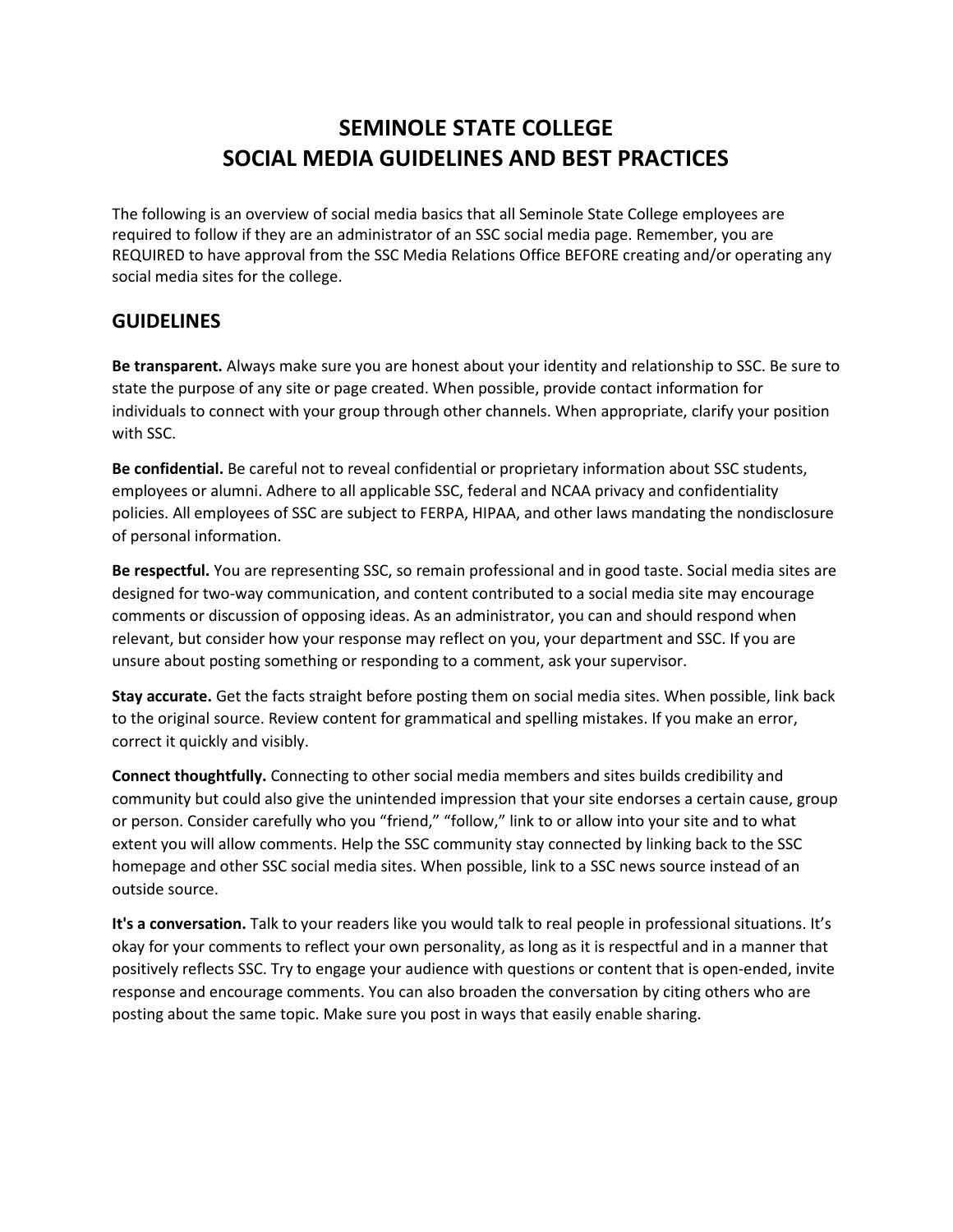**Keep it classy.** Do not post offensive, obscene, racist, homophobic, sexist or sexually explicit language or photos. This type of content will not be tolerated and will be dealt with according to applicable SSC policies. As the administrator or manager of a site or page, it is your responsibility to ensure such content is removed immediately.

**When in doubt, don't post.** If you are concerned whether posting something is appropriate, go with your gut feeling and don't post the content. Take a minute to review these guidelines again and modify your approach accordingly. If you're still unsure, you might want to discuss your concerns with someone in authority. Ultimately, what you publish is your responsibility.

**Do not speak or state a position on behalf of the College without prior approval.** As a state–funded college, SSC cannot take a position on a variety of topics (i.e. political candidates, elections, etc.) and employees of the college are prohibited from stating any position on behalf of the college without prior approval.

# **BEST PRACTICES**

Every digital media platform should be part of an overarching effort, beyond simply sharing information. Let the following guide you in these efforts:

**What is your purpose?** Any social media site should have an identified purpose. The information you provide should be unique and specifically geared toward your audience.

**What is your plan?** Creating an online presence takes time and dedication. Consider messages, audiences, goals and your strategy for keeping information timely. Creating a content calendar can also help organize postings and ensure that you won't forget to post new content.

**Are you staying active?** Social platforms open a portal for others to communicate with you. You must be prepared to respond to these posts as well as proactively engage with your audience to maximize the impact of your online efforts. It takes time and effort to maintain a successful and active social media page. Inactive accounts or sites can have a detrimental impact on your group's efforts and image and can be considered for removal upon review from the SSC Media Relations Office.

**What should I share on my page?** Remember, visuals are key! A photo or a short video is more engaging than a long post or article with no image. And, keep your text brief or provide a link to more information. Your audience will most likely stay engaged to "short and sweet" posts, rather than reading long, drawn out messages.

**What content can I produce?** As long as you are following all above SSC guidelines and best practices, you as the page administrator can post content as you see fit for your page. \*\*The SSC Media Relations Office does require employees with new SSC social media accounts to receive a brief training/tutorial with a member of the Media Relations Department regarding video and live-streaming before posting any content on their page. Social media video content should remain brief – 30 seconds to a minute. Lengthy, in-depth video projects should be produced by the Media Relations Office.